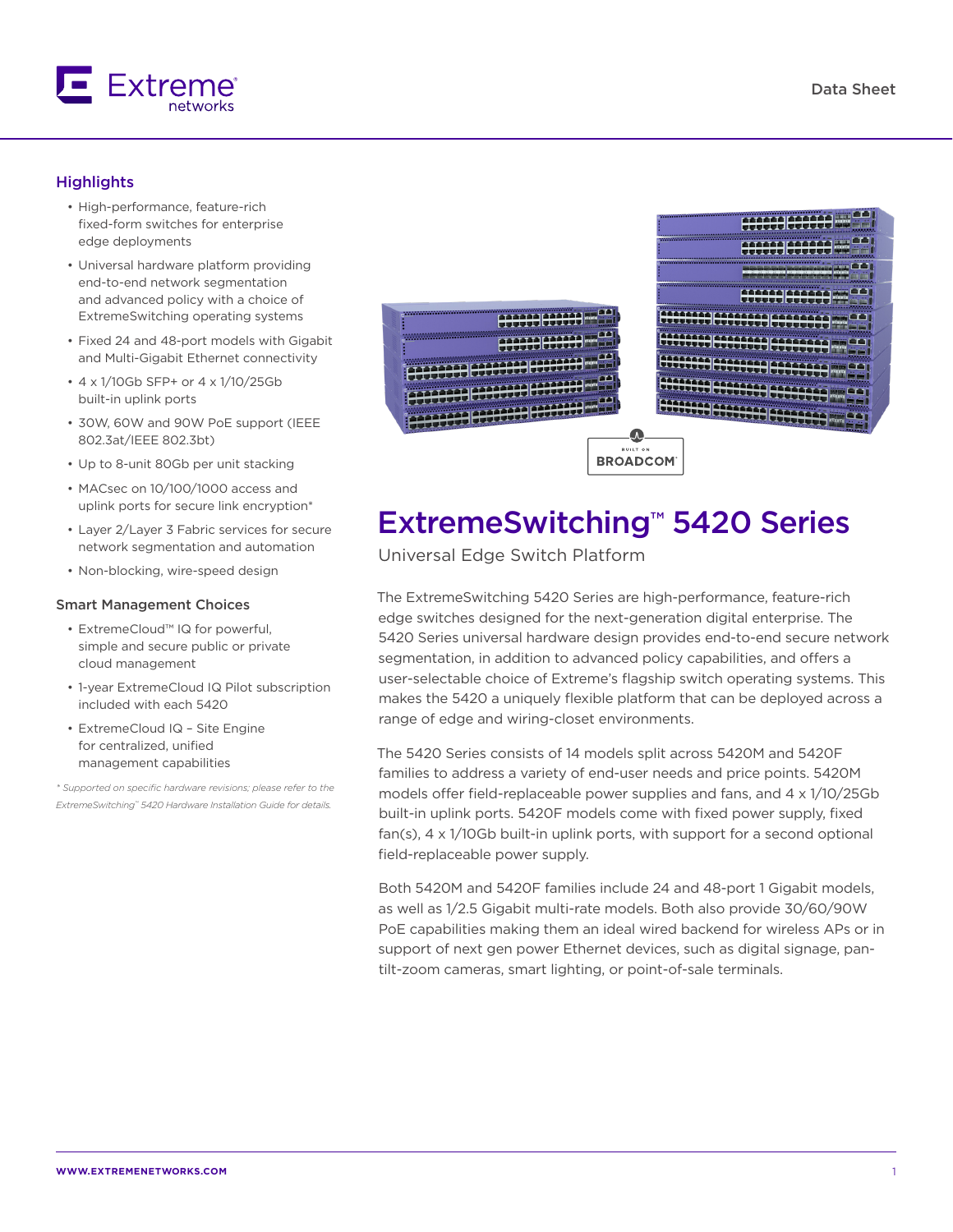

## Universal Hardware Platform

The 5420 Series as a universal hardware platform comes with a dual-persona capability allowing user choice of the switch operating system (OS). Either the Switch Engine (EXOS)<sup>1</sup> or Fabric Engine (VOSS)<sup>2</sup> persona can be enabled on 5420 hardware models. The desired persona can be selected at start-up or changed at a later stage. Once selected, the 5420 assumes the features/capabilities of the selected OS.

5420 persona activation can be done manually at bootup, including via the system CLI. Or, it can be automated by pre-provisioning the 5420 persona in ExtremeCloud IQ. When first booted, the 5420 automatically connects to ExtremeCloud IQ to find its persona. The pre-provisioned OS persona is then remotely enabled on the 5420 system – eliminating the need for manual selection.



## MACsec Link Encryption

IEEE 802.1AE MACsec\* is supported on the 5420 access ports, as well as on its built-in uplink ports. MACsec is a hop-by-hop security capability which encrypts/decrypts packets between connected switches or devices. As a linkonly encryption, the switches can still apply services to the packet, such as policy or QoS, without compromising the security of packets across the link. With 128-bit and 256-bit Advanced Encryption Standard (AES) support, the 5420 provides the most secure link encryption.

\* Supported on specific hardware revisions; please refer to the ExtremeSwitching 5420 Hardware Installation Guide for details.



#### High-Performance Stacking

The 5420 series also supports high-speed stacking when running ExtremeXOS via its two built-in SFP-DD stacking ports. Up to eight systems can be stacked using qualified SFP+/SFP-DD direct attach cables and optical transceivers.



## Power over Ethernet (PoE)

The 5420 Series includes Power over Ethernet models supporting standards-based IEEE 802.3bt (30/60/90W) PoE capabilities. This enables the 5420 to address the needs of powered edge devices, while eliminating the need for additional electrical cabling and circuits. In addition, 5420 PoE models also support perpetual and fast PoE for even more efficient and reliable powered edge device operation.



### Ethernet Fabric Services

The 5420 supports a variety of Ethernet Fabric services, including Extreme's Fabric Connect when running Fabric Engine (VOSS) and Extreme's IP Fabric when running Switch Engine (EXOS). It also supports Fabric Attach for automated connection to either Layer 2 or Layer 3 fabric services. Extreme's Fabric Connect and IP Fabric on the 5420 enable the creation of virtualized networks that automate network operations, simplify network provisioning and enhance security, all while reducing the strain on network and IT personnel.



#### Audio Video Bridging

The 5420 series supports IEEE 802.1 Audio Video Bridging when running Switch Engine (EXOS) for reliable, real-time audio/video transmission over Ethernet. AVB technology delivers the quality of service required for today's highdefinition and time-sensitive multimedia streams.

1 Switch Engine is the new name for ExtremeXOS (EXOS) on all universal switch platforms, starting with Version 31.6 <sup>2</sup> Fabric Engine is the new name for the VSP Operating System Software (VOSS) on all universal switch platforms, starting with Version 8.6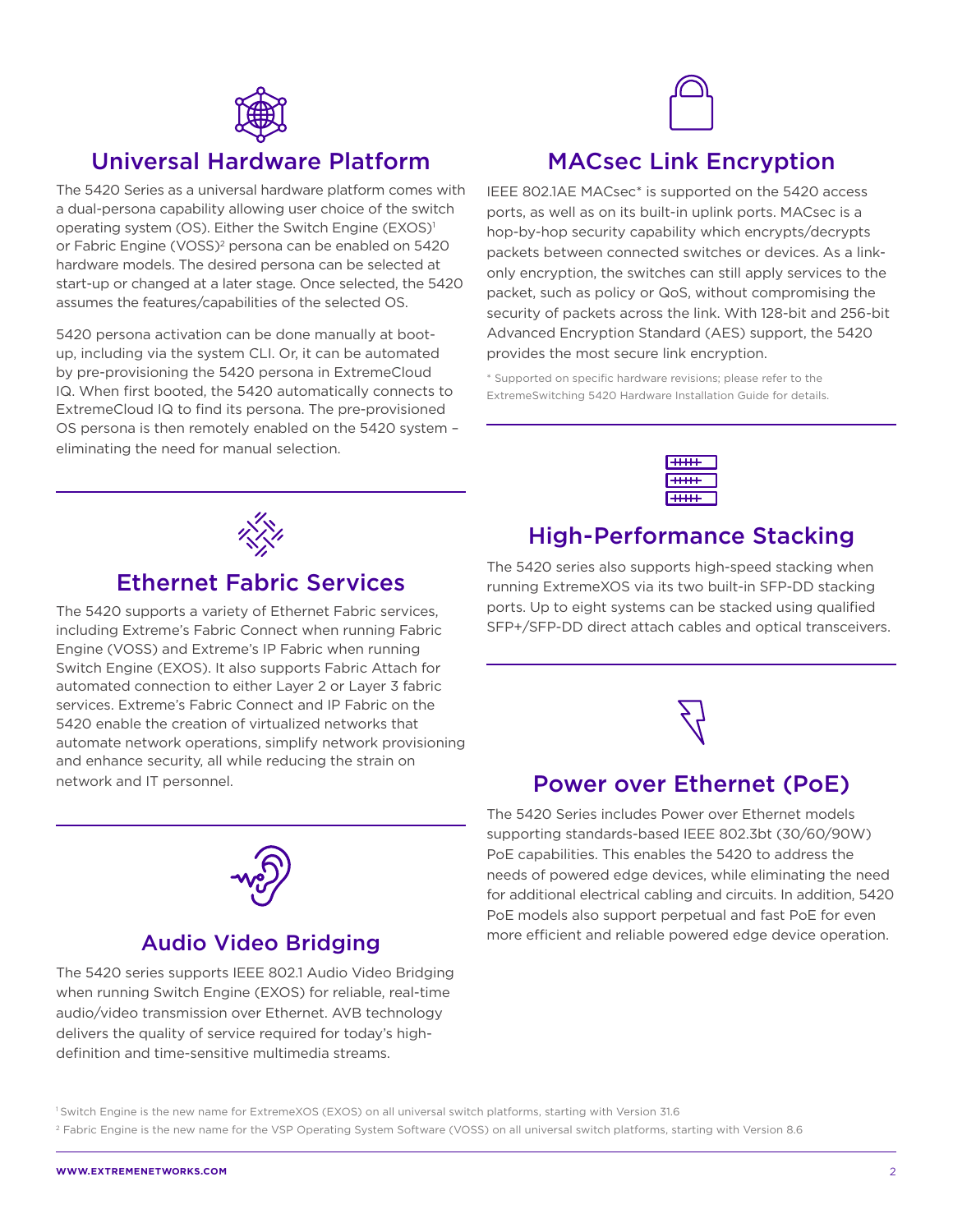## Management

The 5420 can be managed by ExtremeCloud™ IQ or ExtremeCloud IQ – Site Engine for comprehensive unified management with a consolidated view of users, devices and applications across wired and wireless networks. (NOTE: Each 5420 unit also includes a 1-year ExtremeCloudIQ Pilot subscription.)

Zero-touch provisioning from ExtremeCloud IQ lets one quickly bring new 5420 switches online as well as enable the selection of the operating system (OS) persona. Alternatively, 5420 on-box management can be done manually via a web-based GUI or generic CLI.

## External Interfaces

| <b>Switch Model</b> | <b>Interfaces</b>                                                                                                                                                                                                                                                                                                                                                                                |
|---------------------|--------------------------------------------------------------------------------------------------------------------------------------------------------------------------------------------------------------------------------------------------------------------------------------------------------------------------------------------------------------------------------------------------|
| 5420F-24T-4XE       | 24 x 10/100/1000Base-T ports<br>• Full/Half-Duplex (autosensing)<br>• MACsec-capable<br>4 x 1/10Gb SFP+ uplink ports (unpopulated)<br>• MACsec-capable<br>2 x Stacking/SFP-DD ports* (unpopulated)<br>1 x Serial console port (RJ-45)<br>1 x 10/100/1000BASE-T out-of-band management port<br>2 x USB A ports for management or external USB flash<br>1 x USB Micro-B console port               |
| 5420F-24P-4XE       | 24 x 10/100/1000Base-T 802.3at (30W) ports<br>• Full/Half-Duplex (autosensing)<br>• MACsec-capable<br>4 x 1/10Gb SFP+ uplink ports (unpopulated)<br>• MACsec-capable<br>2 x Stacking/SFP-DD ports* (unpopulated)<br>1 x Serial console port (RJ-45)<br>1 x 10/100/1000BASE-T out-of-band management port<br>2 x USB A ports for management or external USB flash<br>1 x USB Micro-B console port |
| 5420F-24S-4XE       | 24 x 100/1000Base-X (SFP) ports (unpopulated)<br>• MACsec-capable<br>4 x 1/10Gb SFP+ uplink ports (unpopulated)<br>• MACsec-capable<br>2 x Stacking/SFP-DD ports* (unpopulated)<br>1 x Serial console port (RJ-45)<br>1 x 10/100/1000BASE-T out-of-band management port<br>2 x USB A ports for management or external USB flash<br>1 x USB Micro-B console port                                  |
| 5420F-48T-4XE       | 48 x 10/100/1000Base-T ports<br>• Full/Half-Duplex (autosensing)<br>• MACsec-capable<br>4 x 1/10Gb SFP+ uplink ports (unpopulated)<br>• MACsec-capable<br>2 x Stacking/SFP-DD ports* (unpopulated)<br>1 x Serial console port (RJ-45)<br>1 x 10/100/1000BASE-T out-of-band management port<br>2 x USB A ports for management or external USB flash<br>1 x USB Micro-B console port               |
| 5420F-48P-4XE       | 48 x 10/100/1000Base-T 802.3at (30W) ports<br>• Full/Half-Duplex (autosensing)<br>• MACsec-capable<br>4 x 1/10Gb SFP+ uplink ports (unpopulated)<br>• MACsec-capable<br>2 x Stacking/SFP-DD ports* (unpopulated)<br>1 x Serial console port (RJ-45)<br>1 x 10/100/1000BASE-T out-of-band management port<br>2 x USB A ports for management or external USB flash<br>1 x USB Micro-B console port |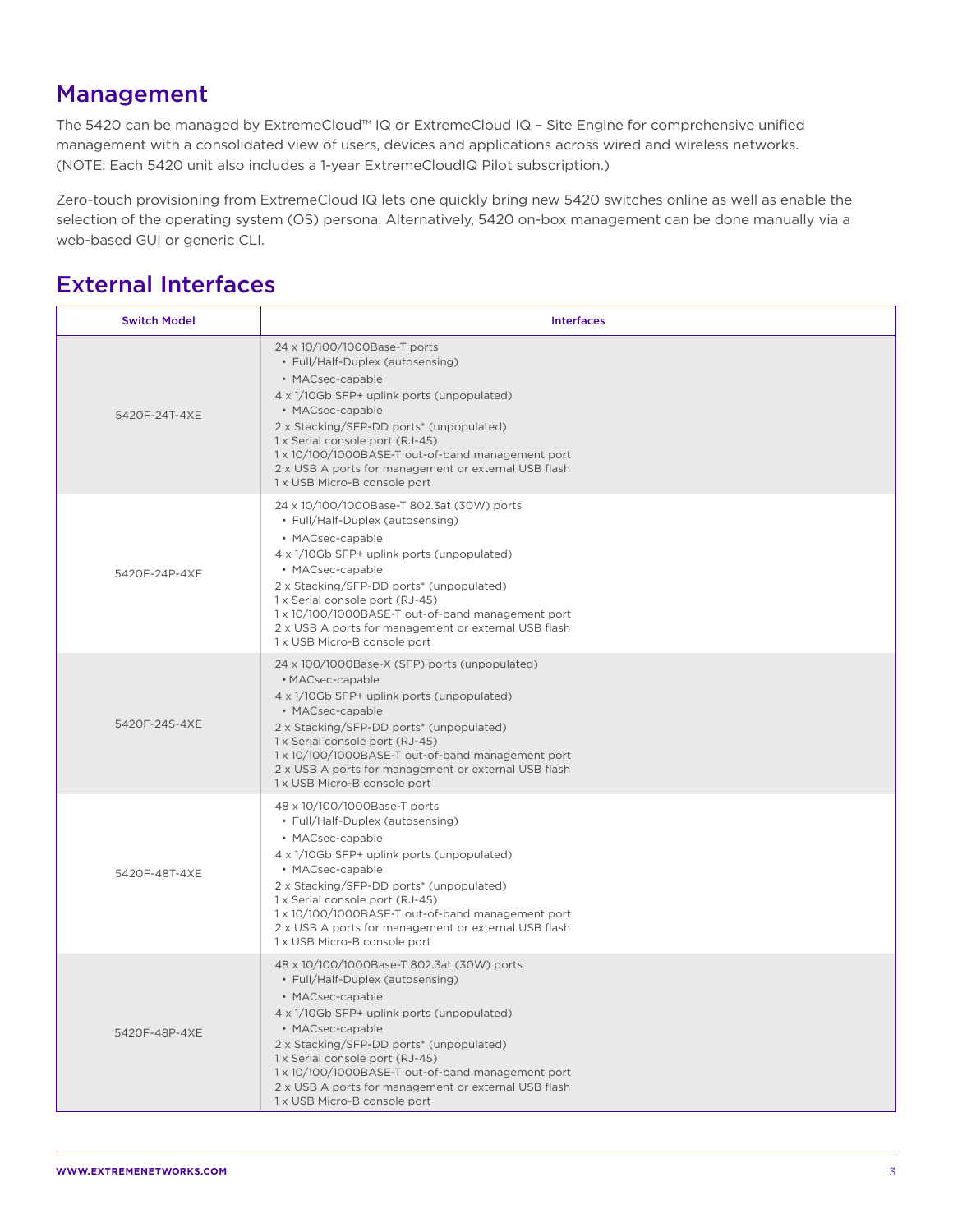# External Interfaces (cont.)

| <b>Switch Model</b> | <b>Interfaces</b>                                                                                                                                                                                                                                                                                                                                                                                                                                                                                      |
|---------------------|--------------------------------------------------------------------------------------------------------------------------------------------------------------------------------------------------------------------------------------------------------------------------------------------------------------------------------------------------------------------------------------------------------------------------------------------------------------------------------------------------------|
| 5420F-48P-4XL       | 48 x 10/100/1000Base-T 802.3at (30W) ports<br>• Full/Half-Duplex (autosensing)<br>• MACsec-capable<br>4 x 1/10Gb SFP+ uplink ports (unpopulated)<br>• MACsec-capable<br>• LRM-capable<br>2 x Stacking/SFP-DD ports* (unpopulated)<br>1 x Serial console port (RJ-45)<br>1 x 10/100/1000BASE-T out-of-band management port<br>2 x USB A ports for management or external USB flash<br>1 x USB Micro-B console port                                                                                      |
| 5420F-8W-16P-4XE    | 8 x 10/100/1000Base-T 802.3bt (90W) ports<br>• Full/Half-Duplex (autosensing)<br>• MACsec-capable<br>16 x 10/100/1000Base-T 802.3at (30W) ports<br>• Full/Half-Duplex (autosensing)<br>• MACsec-capable<br>4 x 1/10Gb SFP+ uplink ports (unpopulated)<br>• MACsec-capable<br>2 x Stacking/SFP-DD ports* (unpopulated)<br>1 x Serial console port (RJ-45)<br>1 x 10/100/1000BASE-T out-of-band management port<br>2 x USB A ports for management or external USB flash<br>1 x USB Micro-B console port  |
| 5420F-16W-32P-4XE   | 16 x 10/100/1000Base-T 802.3bt (90W) ports<br>• Full/Half-Duplex (autosensing)<br>• MACsec-capable<br>32 x 10/100/1000Base-T 802.3at (30W) ports<br>• Full/Half-Duplex (autosensing)<br>• MACsec-capable<br>4 x 1/10Gb SFP+ uplink ports (unpopulated)<br>• MACsec-capable<br>2 x Stacking/SFP-DD ports* (unpopulated)<br>1 x Serial console port (RJ-45)<br>1 x 10/100/1000BASE-T out-of-band management port<br>2 x USB A ports for management or external USB flash<br>1 x USB Micro-B console port |
| 5420F-16MW-32P-4XE  | 16 x 100M/1G/2.5GBase-T 802.3bt (90W) ports<br>• MACsec-capable<br>32 x 10/100/1000Base-T 802.3at (30W) ports<br>• Full/Half-Duplex (autosensing)<br>• MACsec-capable<br>4 x 1/10Gb SFP+ uplink ports (unpopulated)<br>• MACsec-capable<br>2 x Stacking/SFP-DD ports* (unpopulated)<br>1 x Serial console port (RJ-45)<br>1 x 10/100/1000BASE-T out-of-band management port<br>2 x USB A ports for management or external USB flash<br>1 x USB Micro-B console port                                    |
| 5420M-24T-4YE       | 24 x 10/100/1000Base-T ports<br>• Full/Half-Duplex (autosensing)<br>• MACsec-capable<br>4 x 1/10/25Gb SFP28 uplink ports (unpopulated)<br>• MACsec-capable<br>2 x Stacking/SFP-DD ports* (unpopulated)<br>1 x Serial console port (RJ-45)<br>1 x 10/100/1000BASE-T out-of-band management port<br>2 x USB A ports for management or external USB flash<br>1 x USB Micro-B console port                                                                                                                 |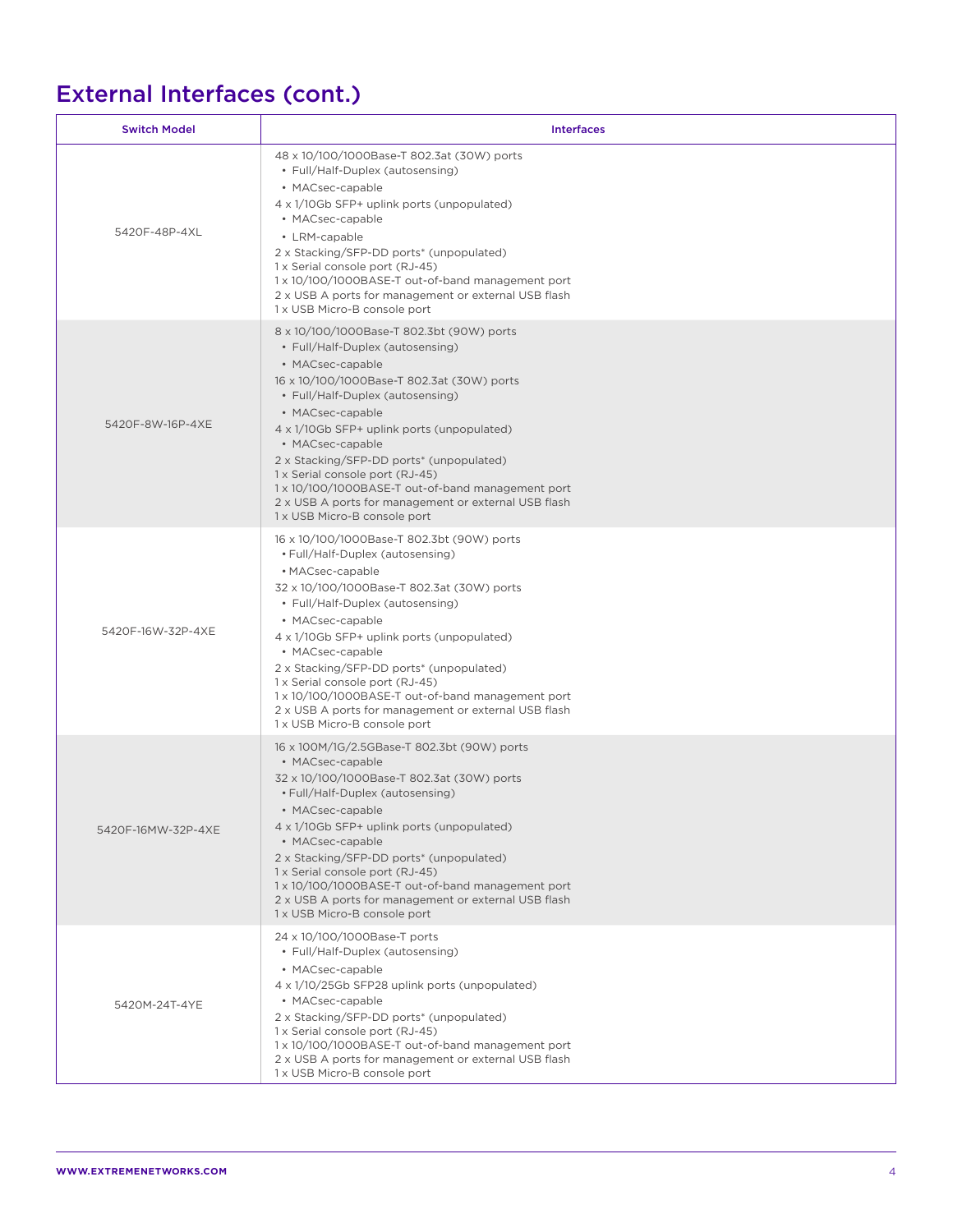## External Interfaces (cont.)

| <b>Switch Model</b> | <b>Interfaces</b>                                                                                                                                                                                                                                                                                                                                                                                                                                                       |
|---------------------|-------------------------------------------------------------------------------------------------------------------------------------------------------------------------------------------------------------------------------------------------------------------------------------------------------------------------------------------------------------------------------------------------------------------------------------------------------------------------|
| 5420M-24W-4YE       | 24 x 10/100/1000Base-T 802.3bt (90W) ports<br>• Full/Half-Duplex (autosensing)<br>• MACsec-capable<br>4 x 1/10/25Gb SFP28 uplink ports (unpopulated)<br>• MACsec-capable<br>2 x Stacking/SFP-DD ports* (unpopulated)<br>1 x Serial console port (RJ-45)<br>1 x 10/100/1000BASE-T out-of-band management port<br>2 x USB A ports for management or external USB flash<br>1 x USB Micro-B console port                                                                    |
| 5420M-48T-4YE       | 48 x 10/100/1000Base-T ports<br>• Full/Half-Duplex (autosensing)<br>• MACsec-capable<br>4 x 1/10/25Gb SFP28 uplink ports (unpopulated)<br>• MACsec-capable<br>2 x Stacking/SFP-DD ports* (unpopulated)<br>1 x Serial console port (RJ-45)<br>1 x 10/100/1000BASE-T out-of-band management port<br>2 x USB A ports for management or external USB flash<br>1 x USB Micro-B console port                                                                                  |
| 5420M-48W-4YE       | 48 x 10/100/1000Base-T 802.3bt (90W) ports<br>• Full/Half-Duplex (autosensing)<br>• MACsec-capable<br>4 x 1/10/25Gb SFP28 uplink ports (unpopulated)<br>• MACsec-capable<br>2 x Stacking/SFP-DD ports* (unpopulated)<br>1 x Serial console port (RJ-45)<br>1 x 10/100/1000BASE-T out-of-band management port<br>2 x USB A ports for management or external USB flash<br>1 x USB Micro-B console port                                                                    |
| 5420M-16MW-32P-4YE  | 16 x 100M/1G/2.5GBase-T 802.3bt (90W) ports<br>• MACsec-capable<br>32 x 10/100/1000Base-T 802.3at (30W) ports<br>• Full/Half-Duplex (autosensing)<br>• MACsec-capable<br>4 x 1/10/25Gb SFP28 uplink ports (unpopulated)<br>• MACsec-capable<br>2 x Stacking/SFP-DD ports* (unpopulated)<br>1 x Serial console port (RJ-45)<br>1 x 10/100/1000BASE-T out-of-band management port<br>2 x USB A ports for management or external USB flash<br>1 x USB Micro-B console port |

\* Notes on use of the 2 x Stacking/SFP-DD ports

1. With Switch Engine (EXOS), the 2 x SFP-DD ports can used either for stacking or as Ethernet uplink ports (when not stacking).

2. With Fabric Engine (VOSS), the 2 x SFP-DD ports can be used as Ethernet uplinks when in non-Fabric mode.

3. SFP-DD ports support either 10Gb or 20Gb data rates with the use of appropriate transceivers/cables.

4. When used as uplinks, 5420M models support up to 2 x 10Gb channels on each SFP-DD port

5. When used as uplinks, 5420F models support a single 10Gb channel on each SFP-DD port.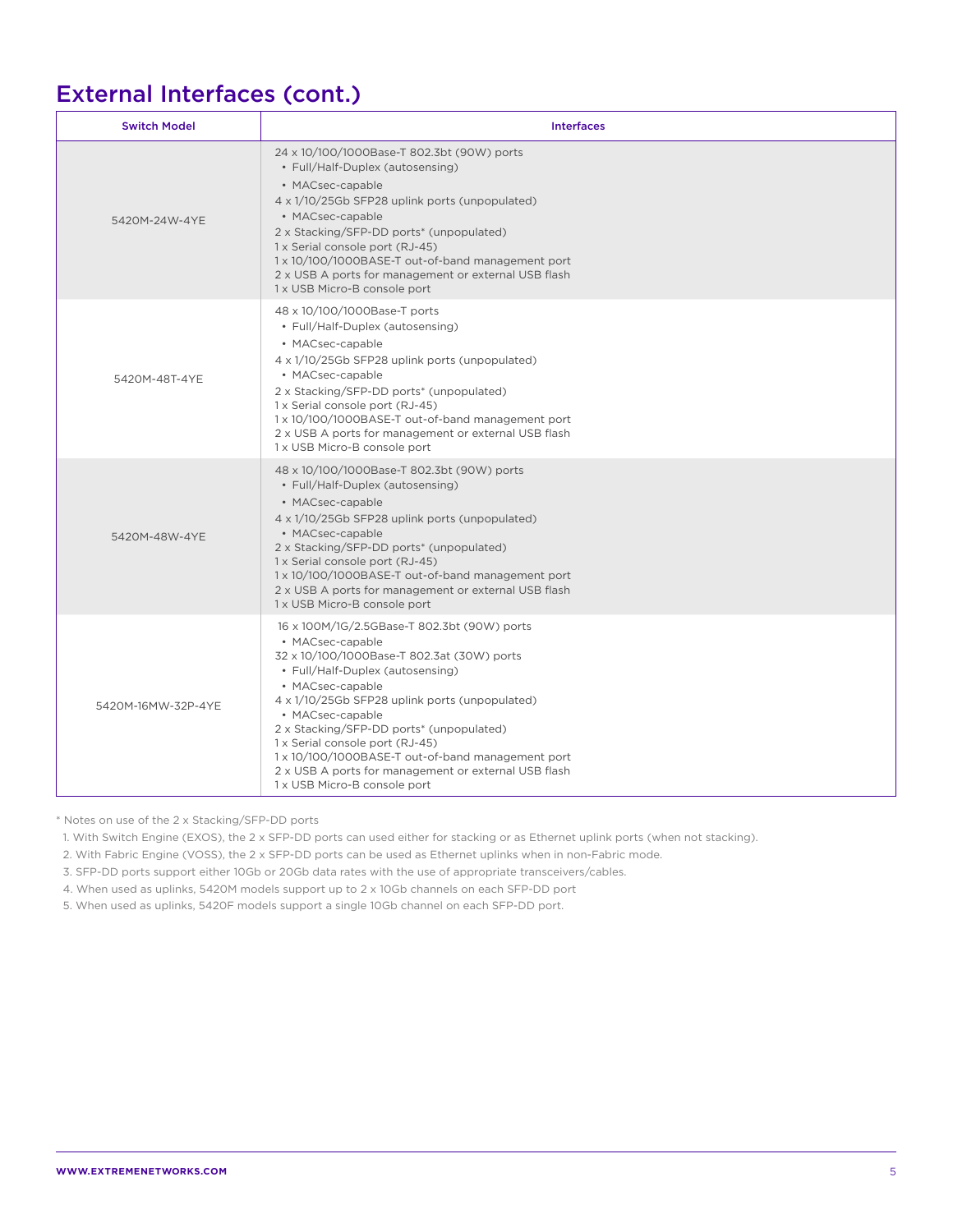## 5420F Performance and Scale

| <b>Switch Model</b> | <b>Max Active</b><br>10/100/<br>1000Mb Ports | <b>Max Active</b><br>100Mb/1Gb/<br>2.5Gb Ports | <b>Max Active</b><br>100Mb/1Gb<br><b>SFP ports</b> | <b>Max Active</b><br>$1/10$ Gb SFP+<br><b>Ports</b> | <b>Max Active</b><br>1/10/25Gb<br><b>SFP28 Ports</b> | <b>Max Active</b><br>20Gb Stacking<br>Ports*** | Aggregated<br>Switch<br><b>Bandwidth</b> | <b>Frame</b><br>Forwarding<br>Rate |
|---------------------|----------------------------------------------|------------------------------------------------|----------------------------------------------------|-----------------------------------------------------|------------------------------------------------------|------------------------------------------------|------------------------------------------|------------------------------------|
| 5420F-24T-4XE       | 24                                           | $\Omega$                                       | $\Omega$                                           | $6*$                                                | $\circ$                                              | 2                                              | 208 Gbps                                 | 154.8 mpps                         |
| 5420F-24P-4XE       | 24                                           | $\Omega$                                       | $\Omega$                                           | $6*$                                                | $\Omega$                                             | $\overline{2}$                                 | 208 Gbps                                 | 154.8 mpps                         |
| 5420F-24S-4XE       | $\Omega$                                     | $\Omega$                                       | 24                                                 | $6*$                                                | $\Omega$                                             | $\overline{2}$                                 | 208 Gbps                                 | 154.8 mpps                         |
| 5420F-48T-4XE       | 48                                           | $\circ$                                        | $\Omega$                                           | $6*$                                                | $\Omega$                                             | $\overline{2}$                                 | 256 Gbps                                 | 190.5 mpps                         |
| 5420F-48P-4XE       | 48                                           | $\Omega$                                       | $\Omega$                                           | $6*$                                                | $\Omega$                                             | $\overline{2}$                                 | 256 Gbps                                 | 190.5 mpps                         |
| 5420F-48P-4XL       | 48                                           | $\circ$                                        | $\Omega$                                           | $6*$                                                | $\Omega$                                             | $\overline{2}$                                 | 256 Gbps                                 | 190.5 mpps                         |
| 5420F-8W-16P-4XE    | 24                                           | $\Omega$                                       | $\Omega$                                           | $6*$                                                | $\Omega$                                             | $\overline{2}$                                 | 208 Gbps                                 | 154.8 mpps                         |
| 5420F-16W-32P-4XE   | 48                                           | $\circ$                                        | $\Omega$                                           | $6*$                                                | $\Omega$                                             | $\overline{2}$                                 | 256 Gbps                                 | 190.5 mpps                         |
| 5420F-16MW-32P-4XE  | 32                                           | 16                                             | $\Omega$                                           | $6*$                                                | $\Omega$                                             | $\overline{2}$                                 | 304 Gbps                                 | 226.2 mpps                         |

## 5420M Performance and Scale

| <b>Switch Model</b> | <b>Max Active</b><br>10/100/<br>1000Mb Ports | <b>Max Active</b><br>100Mb/1Gb/<br>2.5Gb Ports | <b>Max Active</b><br>100Mb/1Gb<br><b>SFP ports</b> | <b>Max Active</b><br>$1/10$ Gb SFP+<br><b>Ports</b> | <b>Max Active</b><br>$1/10/25$ Gb<br><b>SFP28 Ports</b> | <b>Max Active</b><br>20Gb Stacking<br>Ports*** | Aggregated<br>Switch<br><b>Bandwidth</b> | <b>Frame</b><br><b>Forwarding</b><br>Rate |
|---------------------|----------------------------------------------|------------------------------------------------|----------------------------------------------------|-----------------------------------------------------|---------------------------------------------------------|------------------------------------------------|------------------------------------------|-------------------------------------------|
| 5420M-24T-4YE       | 24                                           | O                                              | $\circ$                                            | $8**$                                               | $\overline{4}$                                          | $\mathfrak{D}$                                 | 328 Gbps                                 | 244.0 mpps                                |
| 5420M-24W-4YE       | 24                                           |                                                | $\Omega$                                           | $8**$                                               | 4                                                       | 2                                              | 328 Gbps                                 | 244.0 mpps                                |
| 5420M-48T-4YE       | 48                                           |                                                | $\Omega$                                           | $8**$                                               | $\overline{4}$                                          | $\mathfrak{D}$                                 | 376 Gbps                                 | 279.7 mpps                                |
| 5420M-48W-4YE       | 48                                           |                                                | $\Omega$                                           | $8**$                                               | $\overline{4}$                                          |                                                | 376 Gbps                                 | 279.7 mpps                                |
| 5420M-16MW-32P-4YE  | 32                                           | 16                                             | $\Omega$                                           | $8**$                                               | $\overline{4}$                                          | $\Omega$                                       | 424 Gbps                                 | 315.5 mpps                                |

\* Includes 2 x 1 /10G ports available using the SFP-DD ports when these ports are not used for stacking with Switch Engine (EXOS), or when in non-Fabric mode with Fabric Engine (VOSS)

\*\* Includes 4 x 1 /10Gb ports available through channelization of the 2 x SFP-DD ports when these ports are not used for stacking with Switch Engine

(EXOS), or when in non-Fabric mode with Fabric Engine (VOSS). It also includes the 4 x SFP28 uplink ports when run at 1/10Gb

\*\*\* Switch Engine (EXOS) only: 20Gb stacking requires SFP-DD transceivers/cables; 10Gb stacking supported using SFP+ transceivers/cables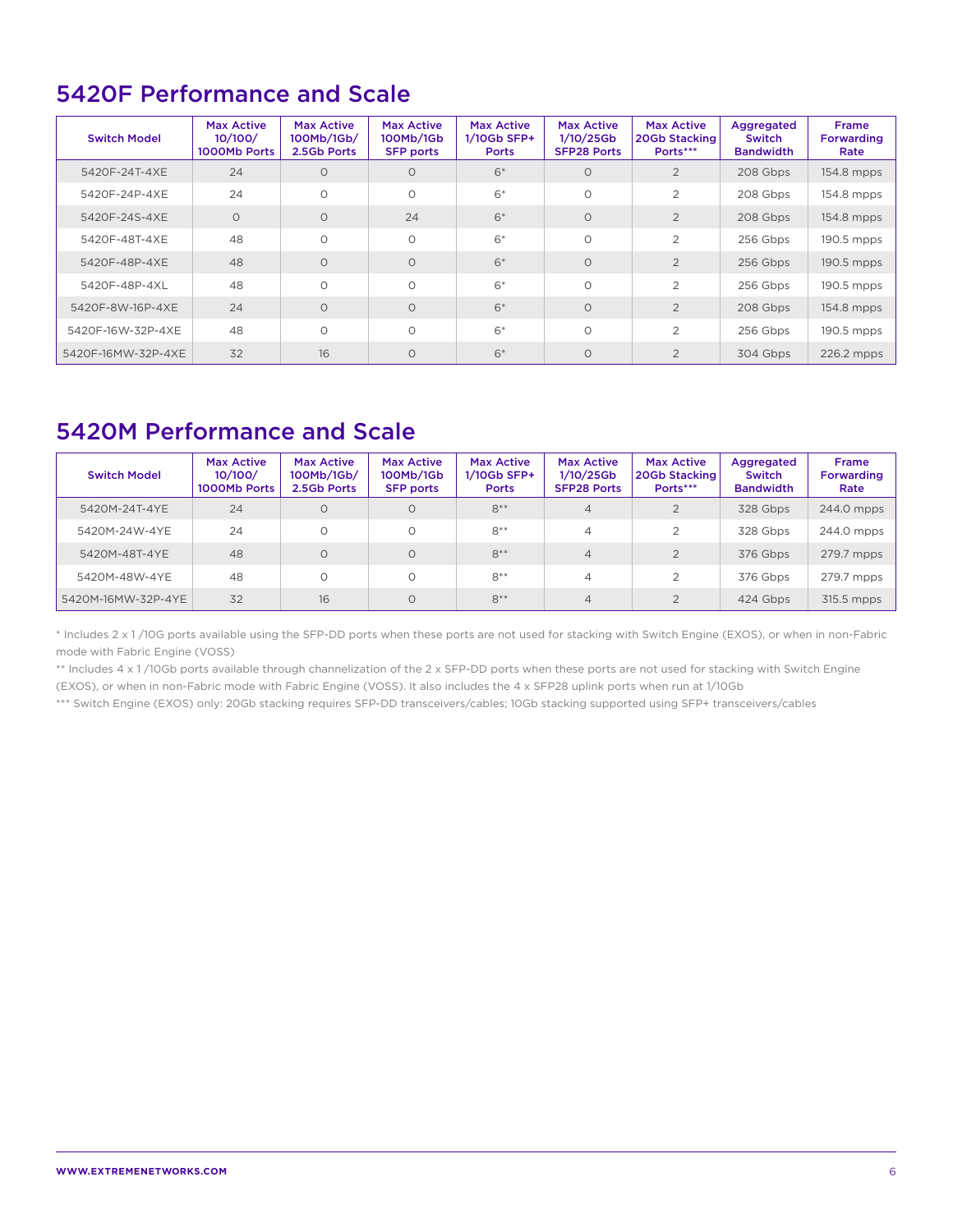## 5420 Software Scaling Values

#### 5420F Series with Switch Engine (EXOS)

- MAC Table: 32,000
- IPv4 ARP Table: 16,000
- IPv4 Route Table: 12,000
- IP Multicast Entries (S,G,V): 6,000
- IPv6 Route Table: 6,000
- IPv6 Neighbor Table 6,000
- ACL (Ingress/Egress): 8,000/1,024
- QoS Egress Queues/Port: 8
- VLANs: 4,094
- IP Interfaces (aka Routed VLANs): 1,533

One Policy Scaling

- Policy Profiles: 63
- Unique Permit/deny rules per switch: 4,024

#### 5420M Series with Switch Engine (EXOS)

- MAC Table: 64,000
- IPv4 ARP Table: 24,000
- IPv4 Route Table: 12,000
- IP Multicast Entries (S,G,V): 12,000
- IPv6 Route Table: 6,000
- IPv6 Neighbor Table 12,000
- ACL (Ingress/Egress): 18,000/1,024
- QoS Egress Queues/Port: 8
- VLANs: 4,094
- IP Interfaces (aka Routed VLANs): 1,533

One Policy Scaling

- Policy Profiles: 63
- Unique Permit/deny rules per switch: 8,120

#### 5420F Series with Fabric Engine (VOSS)

- MAC Table: 16,000 (32,000 non-Fabric)
- IPv4 ARP Table: 8,000
- IPv4 Route Table: 11,750
- IP Multicast Entries (S,G,V): 4,000
- IPv6 Route Table: 5,750
- IPv6 Neighbor Table 8,000
- ACL (Ingress/Egress): 1,024/336
- QoS Egress Queues/Port: 8
- VI ANs: 4059
- IP Interfaces (aka Routed VLANs): 248

#### Fabric Connect Scaling

- Fabric Adjacencies per switch: 50
- Fabric nodes per area (BEB + BCB): 500
- BEB Nodes per VSN (I-SID): 500
- L2 VSNs: 512
- L3 VSNs: 64

#### 5420M Series with Fabric Engine (VOSS)

- MAC Table: 32,000 (64,000 non-Fabric)
- IPv4 ARP Table: 24,000
- IPv4 Route Table: 11,750
- IP Multicast Entries (S,G,V): 4,000
- IPv6 Route Table: 5,750
- IPv6 Neighbor Table 16,000
- ACL (Ingress/Egress): 1,024/336
- QoS Egress Queues/Port: 8
- VLANs: 4,059
- IP Interfaces (aka Routed VLANs): 248

#### Fabric Connect Scaling

- Fabric Adjacencies per switch: 50
- Fabric nodes per area (BEB + BCB): 500
- BEB Nodes per VSN (I-SID): 500
- L2 VSNs: 512
- L3 VSNs: 64

## Weights and Dimensions

| <b>Switch Model</b> | Weight*          |                                                         |  |  |
|---------------------|------------------|---------------------------------------------------------|--|--|
|                     | 5420 Systems     |                                                         |  |  |
| 5420F-24T-4XE       | 9.03 lb/4.10 kg  |                                                         |  |  |
| 5420F-24P-4XE       | 10.23 lb/4.64 kg |                                                         |  |  |
| 5420F-24S-4XE       | 9.08 lb/4.12 kg  | 17.4 in W/1.7 in H/11.3 in D<br>441 mm x 44 mm x 287 mm |  |  |
| 5420F-8W-16P-4XE    | 10.23 lb/4.64 kg |                                                         |  |  |
| 5420F-48T-4XE       | 10.23 lb/4.64 kg |                                                         |  |  |
| 5420F-48P-4XE       | 11.64 lb/5.28 kg |                                                         |  |  |
| 5420F-48P-4XL       | 11.64 lb/5.28 kg |                                                         |  |  |
| 5420F-16W-32P-4XE   | 11.82 lb/5.36 kg |                                                         |  |  |
| 5420F-16MW-32P-4XE  | 11.68 lb/5.30 kg |                                                         |  |  |
| 5420M-24T-4YE       | 9.22 lb/4.18 kg  | 17.4 in W/1.7 in H/13.0 in D<br>441 mm x 44 mm x 330 mm |  |  |
| 5420M-24W-4YE       | 9.70 lb/4.40 kg  |                                                         |  |  |
| 5420M-48T-4YE       | 9.68 lb/4.39 kg  |                                                         |  |  |
| 5420M-48W-4YE       | 10.43 lb/4.73 kg |                                                         |  |  |
| 5420M-16MW-32P-4YE  | 11.68 lb/5.30 kg |                                                         |  |  |

\* Measured weight includes fan (XN-FAN-000) and PSU cover(s), but does not include optional power supply unit(s).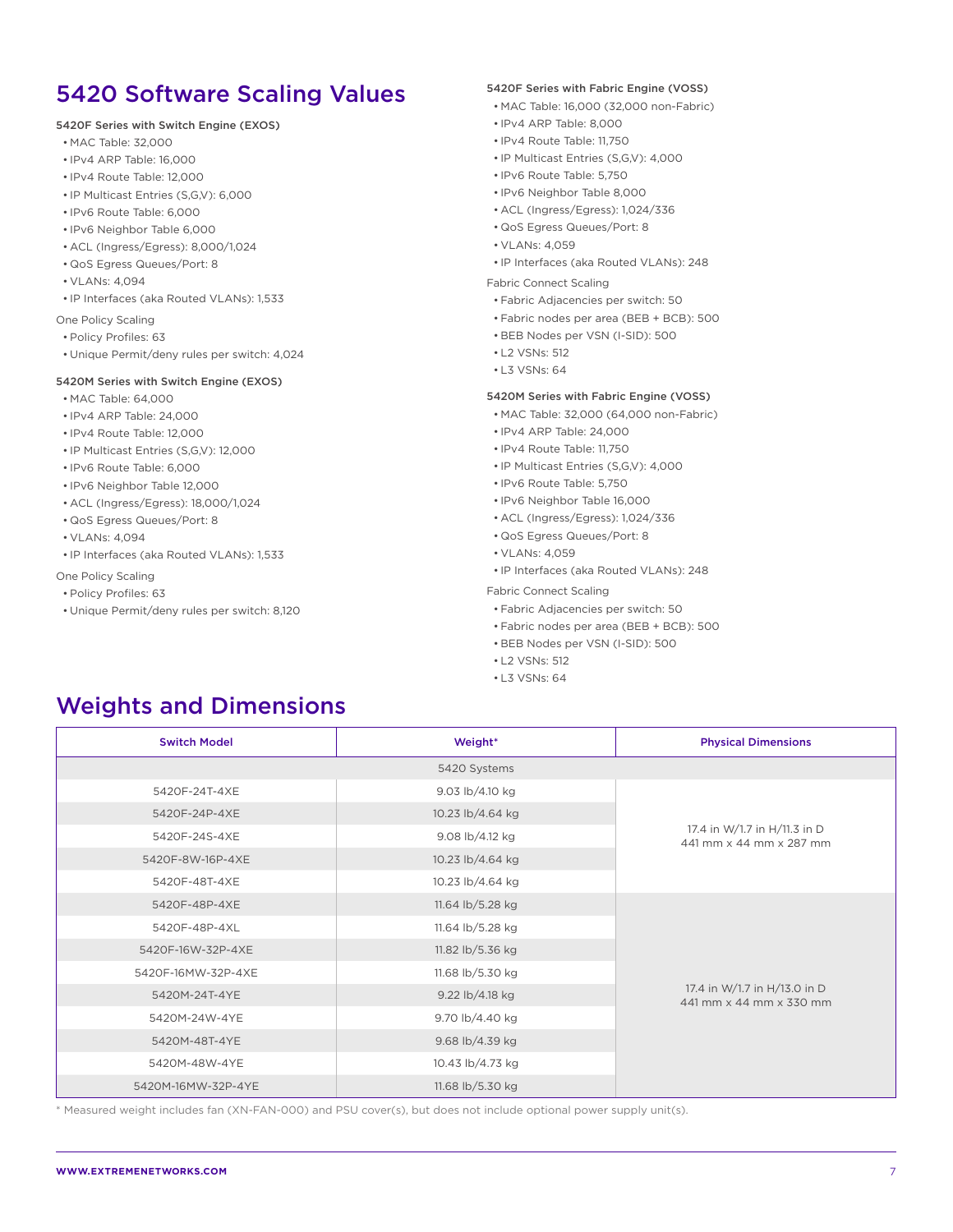## Optional Power Supply Unit Specifications

|                                  | XN-ACPWR-150W                                    | XN-ACPWR-600W                                    | XN-ACPWR-920W                                        | XN-ACPWR-1200W*                               | <b>XN-ACPWR-2000W**</b>       |
|----------------------------------|--------------------------------------------------|--------------------------------------------------|------------------------------------------------------|-----------------------------------------------|-------------------------------|
| Voltage Input Range<br>(Nominal) | 100-127/200-240<br><b>VAC</b>                    | 100-127/200-240<br><b>VAC</b>                    | 100-127/200-240<br><b>VAC</b>                        | 100-127/200-240<br>VAC.                       | 100-127/200-240<br><b>VAC</b> |
| Line Frequency Range             | 47 to 63 Hz                                      | 47 to 63 Hz                                      | 47 to 63 Hz                                          | 47 to 63 Hz                                   | 47 to 63 Hz                   |
| Power Supply Input<br>Socket     | IEC/EN 60320 C14                                 | IEC/EN 60320 C14                                 | IEC/EN 60320 C14                                     | IEC/EN 60320 C16                              | IEC/EN 60320 C16              |
| Power Cord Input Plug            | IEC/EN 60320 C13                                 | IEC/EN 60320 C13                                 | IEC/EN 60320 C13                                     | IEC/EN 60320 C15                              | IEC/EN 60320 C15              |
| Operating Temperature            | $0^\circ$ C to 50 $^\circ$ C<br>Normal Operation | $0^\circ$ C to 50 $^\circ$ C<br>Normal Operation | $O^{\circ}$ C to 50 $^{\circ}$ C<br>Normal Operation | $0^\circ$ C to $50^\circ$<br>Normal Operation | 0° C to 45° C***              |

\* 200-240 VAC is required to achieve full 1200W output. If run at 100-120 VAC, output is limited to 860W

\*\* 200-240 VAC is required to achieve full 2000W output. If run at 100-120 VAC, output is limited to 1100W

\*\*\* At sea-level, 0° C to 40° C at 1500m; 0° C to 35° C at 3000m

## 5420F Internal Fixed and Secondary Power Supply Options

| Model              | Internal Fixed Power Supply Unit (PSU)* | Secondary Power Supply Unit (PSU)** |
|--------------------|-----------------------------------------|-------------------------------------|
| 5420F-24T-4XE      | 120W AC PSU                             | XN-ACPWR-150W                       |
| 5420F-24P-4XE      | 660W AC PSU                             | XN-ACPWR-600W                       |
| 5420F-24S-4XE      | 150W AC PSU                             | XN-ACPWR-150W                       |
| 5420F-48T-4XE      | 120W AC PSU                             | XN-ACPWR-150W                       |
| 5420F-48P-4XE      | 860W AC PSU                             | XN-ACPWR-920W                       |
| 5420F-48P-4XL      | 860W AC PSU                             | XN-ACPWR-920W                       |
| 5420F-8W-16P-4XE   | 660W AC PSU                             | XN-ACPWR-600W                       |
| 5420F-16W-32P-4XE  | 1200W AC PSU                            | XN-ACPWR-1200W                      |
| 5420F-16MW-32P-4XE | 1200W AC PSU                            | XN-ACPWR-1200W                      |

\* Internal Fixed PSU is non-orderable and comes pre-installed with each 5420F model.

\*\* Secondary PSU provides power redundancy in 5420F non-PoE models and enables maximum PoE Power Budget in 5420F PoE models (see table below). Model/PSU combinations other than those listed above are blocked physically or in software.

### 5420F PoE Power Budget

| Model              | PoE Budget with Single Internal Fixed PSU | PoE Budget with Recommended Secondary PSU |
|--------------------|-------------------------------------------|-------------------------------------------|
| 5420F-24P-4XE      | 380W                                      | 720W                                      |
| 5420F-48P-4XE      | 740W                                      | 1480W                                     |
| 5420F-48P-4XL      | 740W                                      | 1480W                                     |
| 5420F-8W-16P-4XE   | 480W                                      | 960W                                      |
| 5420F-16W-32P-4XE  | 872W*/960W**                              | 1437W*/1874W**                            |
| 5420F-16MW-32P-4XE | 860W*/960W**                              | 1425W*/1862W**                            |

\* @ 100-120 VAC

\*\* @ 200-240 VAC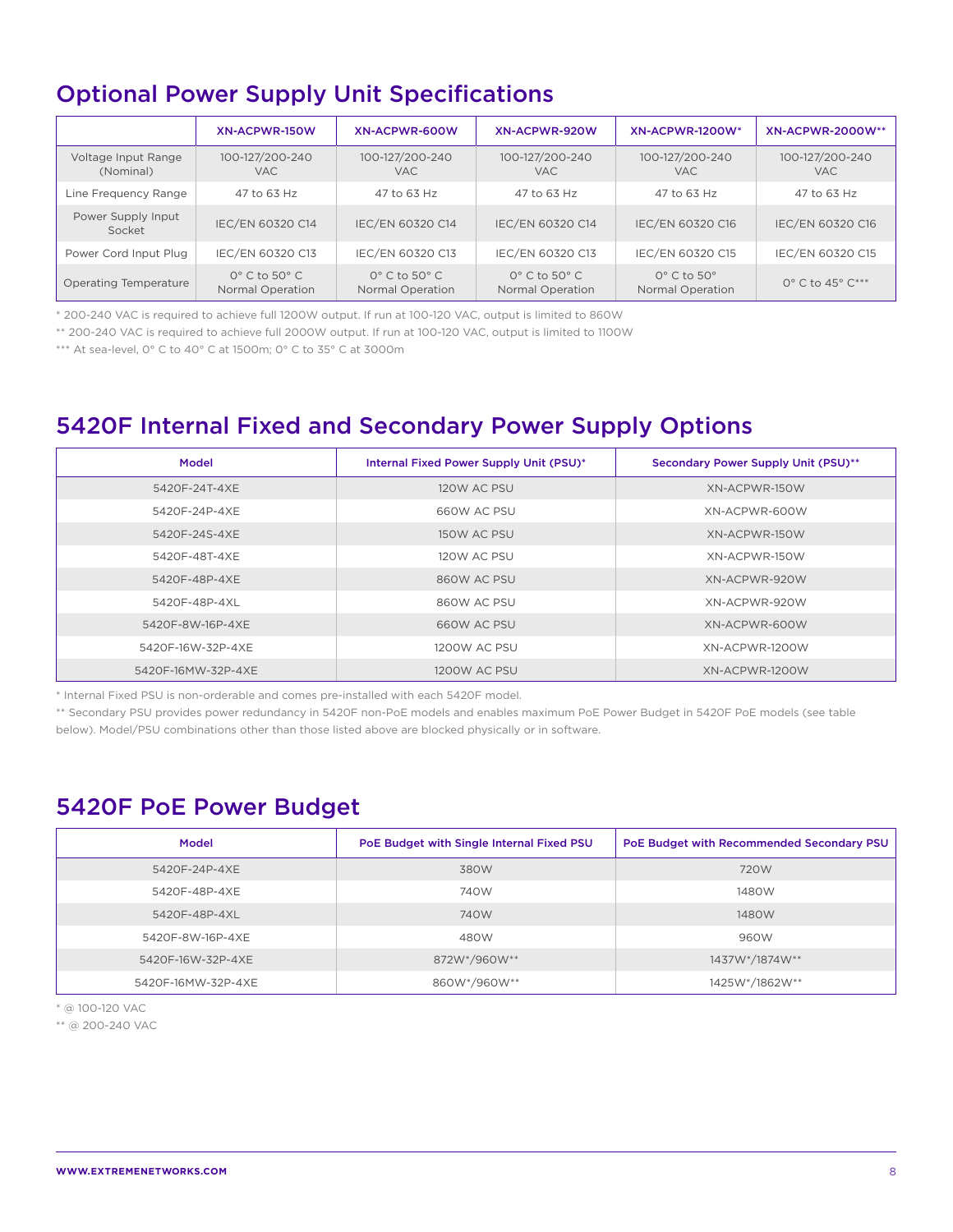## 5420M Primary and Secondary Power Supply Options

| Model              | <b>Primary Power Supply Unit (PSU)*</b> | Secondary Power Supply Unit (PSU)* |
|--------------------|-----------------------------------------|------------------------------------|
| 5420M-24T-4YE      | XN-ACPWR-150W                           | XN-ACPWR-150W                      |
| 5420M-24W-4YE      | XN-ACPWR-920W                           | XN-ACPWR-920W                      |
| 5420M-48T-4YE      | XN-ACPWR-150W                           | XN-ACPWR-150W                      |
| 5420M-48W-4YE      | XN-ACPWR-920W or<br>XN-ACPWR-2000W      | XN-ACPWR-920W or<br>XN-ACPWR-2000W |
| 5420M-16MW-32P-4YE | XN-ACPWR-920W or<br>XN-ACPWR-2000W      | XN-ACPWR-920W or<br>XN-ACPWR-2000W |

\* Primary PSU is required; Secondary PSU provides power redundancy and enables maximum PoE Budget in 5420M PoE models (see table below). Model/ PSU combinations other than those listed above are blocked physically or in software.

#### 5420M PoE Power Budget

| <b>Model</b>       | 1 x 920W | 2 x 920W | 1 x 2000W @<br>100-120VAC | l x 2000W @<br>200-240VAC | 1 x 920W &<br>1 x 2000W @<br>100-120VAC | 1 x 920W &<br>1 x 2000W @<br>200-240VAC | $2 \times 2000W$ @<br>100-120VAC | 2 x 2000W @<br>200-240VAC |
|--------------------|----------|----------|---------------------------|---------------------------|-----------------------------------------|-----------------------------------------|----------------------------------|---------------------------|
| 5420M-24W-4YE      | 720W     | 1440W    |                           |                           |                                         |                                         |                                  |                           |
| 5420M-48W-4YE      | 804W     | 1558W    | 884W                      | 1440W                     | 1212W                                   | 2076W                                   | 1704W                            | 2880W                     |
| 5420M-16MW-32P-4YE | 787W     | 1541W    | 867W                      | 1440W                     | 1195W                                   | 2059W                                   | 1687W                            | 2400W                     |

## Minimum/Maximum Power Consumption and Heat Dissipation

| <b>Switch Model</b> | <b>Minimum Power</b><br><b>Consumption (Watts)</b> | <b>Minimum Heat Dissipation</b><br>(BTU/hr) | <b>Maximum Power</b><br><b>Consumption (Watts)*</b> | <b>Maximum Heat Dissipation</b><br>$(BTU/hr)$ ** |
|---------------------|----------------------------------------------------|---------------------------------------------|-----------------------------------------------------|--------------------------------------------------|
|                     |                                                    | 5420F Switches                              |                                                     |                                                  |
| 5420F-24T-4XE       | 24                                                 | 81                                          | 62                                                  | 211                                              |
| 5420F-24P-4XE       | 37                                                 | 127                                         | 833                                                 | 387                                              |
| 5420F-24S-4XE       | 35                                                 | 119                                         | 114                                                 | 388                                              |
| 5420F-48T-4XE       | 31                                                 | 106                                         | 75                                                  | 255                                              |
| 5420F-48P-4XE       | 48                                                 | 164                                         | 1674                                                | 663                                              |
| 5420F-48P-4XL       | 49                                                 | 168                                         | 1657                                                | 604                                              |
| 5420F-8W-16P-4XE    | 37                                                 | 127                                         | 1092                                                | 452                                              |
| 5420F-16W-32P-4XE   | 46                                                 | 156                                         | 2150                                                | 785                                              |
| 5420F-16MW-32P-4XE  | 50                                                 | 172                                         | 2152                                                | 790                                              |
|                     |                                                    | 5420M Switches                              |                                                     |                                                  |
| 5420M-24T-4YE       | 28                                                 | 95                                          | 57                                                  | 194                                              |
| 5420M-24W-4YE       | 43                                                 | 148                                         | 1601                                                | 551                                              |
| 5420M-48T-4YE       | 34                                                 | 117                                         | 68                                                  | 232                                              |
| 5420M-48W-4YE       | 72                                                 | 245                                         | 3090                                                | 716                                              |
| 5420M-16MW-32P-4YE  | 69                                                 | 234                                         | 2564                                                | 560                                              |

\* Includes maximum PoE load (W) through the switch

\*\* Does not include PoE load heat dissipated through external electronic load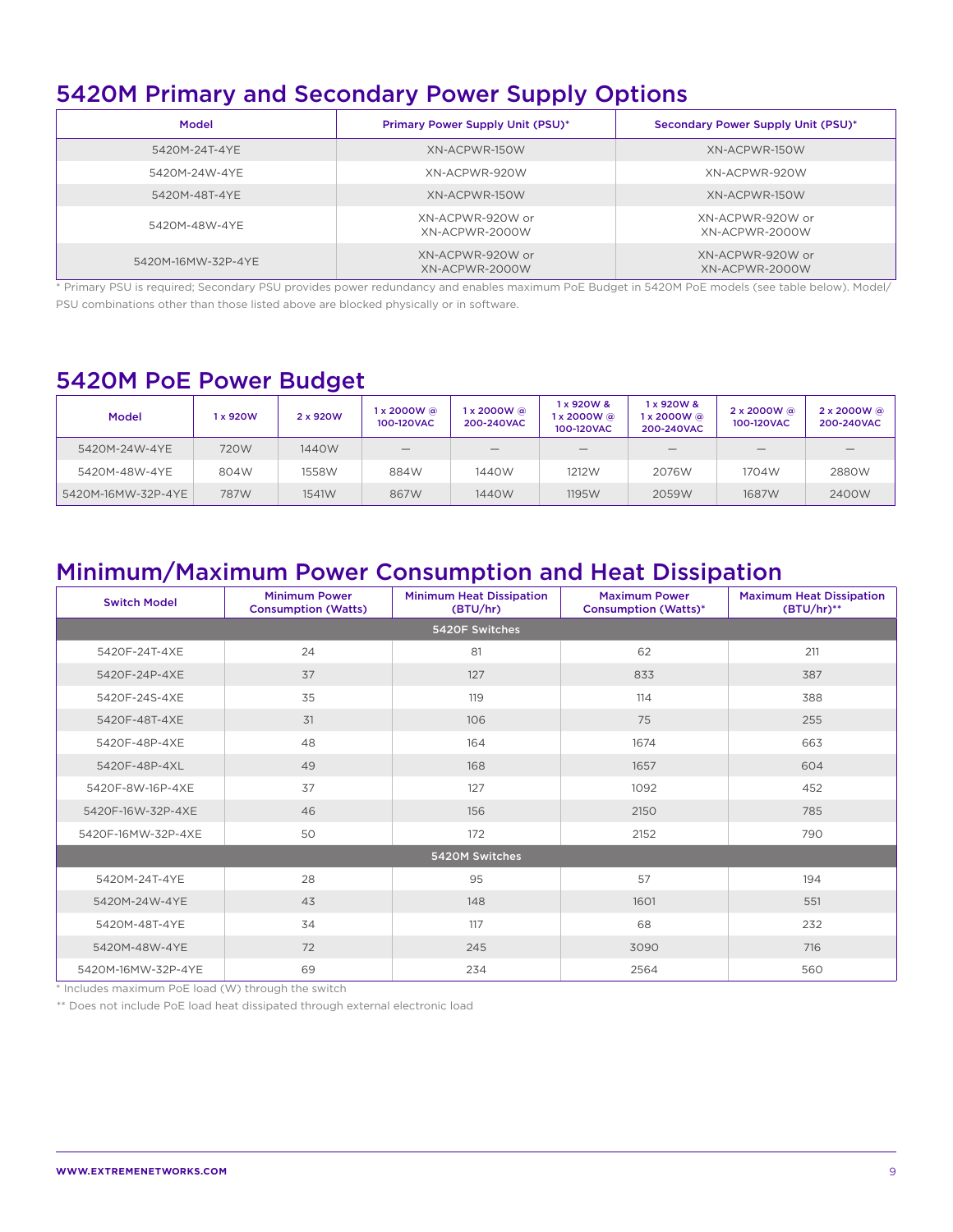### Acoustic Noise

|                      | Bystander Sound Pressure - dB(A)* |        | <b>Declared Sound Power - Bels*</b> |        |
|----------------------|-----------------------------------|--------|-------------------------------------|--------|
| <b>Switch Model</b>  | 1 PSU                             | 2 PSUs | 1 PSU                               | 2 PSUs |
| 5420F-24T-4XE        | 35.5                              | 36.2   | 4.83                                | 4.93   |
| 5420F-24P-4XE        | 39.6                              | 39.9   | 5.16                                | 5.24   |
| 5420F-24S-4XE        | 39.7                              | 39.6   | 5.21                                | 5.22   |
| 5420F-48T-4XE        | 35.3                              | 34.9   | 4.78                                | 4.77   |
| 5420F-48P-4XE        | 41.3                              | 42.0   | 5.42                                | 5.48   |
| 5420F-48P-4XL        | 44.0                              | 42.6   | 5.67                                | 5.57   |
| 5420F-8W-16P-4XE     | 42.3                              | 43.2   | 5.52                                | 5.63   |
| 5420F-16W-32P-4XE    | 44.3                              | 54.1   | 5.72                                | 6.62   |
| 5420F-16MW-32P-4XE   | 45.3                              | 54.4   | 5.77                                | 6.64   |
| 5420M-24T-4YE        | 33.5                              | 33.0   | 4.59                                | 4.65   |
| 5420M-24W-4YE        | 33.0                              | 42.8   | 5.02                                | 5.51   |
| 5420M-48T-4YE        | 33.4                              | 33.0   | 4.56                                | 4.59   |
| 5420M-48W-4YE**      | 52.7                              | 59.8   | 6.42                                | 6.97   |
| 5420M-16MW-32P-4YE** | 51.7                              | 50.5   | 6.30                                | 6.25   |

\* Noise measurements are based on operational tests conducted at 25°C in compliance with ISO 7779

\*\* 5420M-48W-4YE and 5420M-16MW-32P-4YE results using 2000W PSUs (XN-ACPWR-2000W)

### Environmental

#### Environmental Specifications

EN/ETSI 300 019-2-1 v2.1.2 - Class 1.2 Storage EN/ETSI 300 019-2-2 v2.1.2 - Class 2.3 Transportation EN/ETSI 300 019-2-3 v2.1.2 - Class 3.1e Operational EN/ETSI 300 753 (1997-10) - Acoustic Noise ASTM D3580 Random Vibration Unpackaged 1.5 G

#### Environmental Compliance

EU RoHS - 2011/65/EU EU WEEE - 2012/19/EU EU REACH – Regulation (EC) No 1907/2006 Reporting China RoHS - SJ/T 11363-2006 Taiwan RoHS - CNS 15663(2013.7)

#### Environmental Operating Conditions

Temp: 0° C to 50° C (32° F to 122° F) Humidity: 10% to 95% relative humidity, non-condensing Altitude: 0 to 3,000 meters (9,850 feet) Shock (half sine) 30m/s2 (3G), 11ms, 60 shocks Random vibration: 3 to 500 Hz at 1.5 G rms

#### Packaging and Storage Specifications

Temp: -40° C to 70° C (-40° F to 158° F) Humidity: 10% to 95% relative humidity, non-condensing Packaged Shock (half sine): 180 m/s2 (18 G), 6 ms, 600 shocks Packaged Vibration: 5 to 62 Hz at velocity 5 mm/s, 62 to 500 Hz at 0.2 G Packaged Random Vibration: 5 to 20 Hz at 1.0 ASD w/–3 dB/oct. from 20 to 200 Hz

Packaged Drop Height: 14 drops minimum on sides and corners at 42 inches (<15 kg box)

#### Regulatory and Safety

North American ITE UL 60950-1 UL/CuL 62368-1 Listed CSA 22.2 No. 60950-1 2nd edition 2014 (Canada) Complies with FCC 21CFR 1040.10 (U.S. Laser Safety) CDRH Letter of Approval (US FDA Approval)

#### European ITE

EN 60950-1 2nd Edition EN 62368-1 EN 60825-1Class 1 (Lasers Safety) 2014/35/ EU Low Voltage Directive

#### International ITE

CB Report & Certificate per IEC 60950-1 CB Report & Certificate IEC 62368-1 AS/NZS 60950-1 (Australia /New Zealand)

#### EMI/EMC Standards

North American EMC for ITE FCC CFR 47 Part 15 Class A (USA) ICES-003 Class A (Canada)

#### European EMC Standards

EN 55032 Class A EN 55024 EN 61000-3-2,2014 (Harmonics) EN 61000-3-3 2013 (Flicker) EN 300 386 (EMC Telecommunications) 2014/30/EU EMC Directive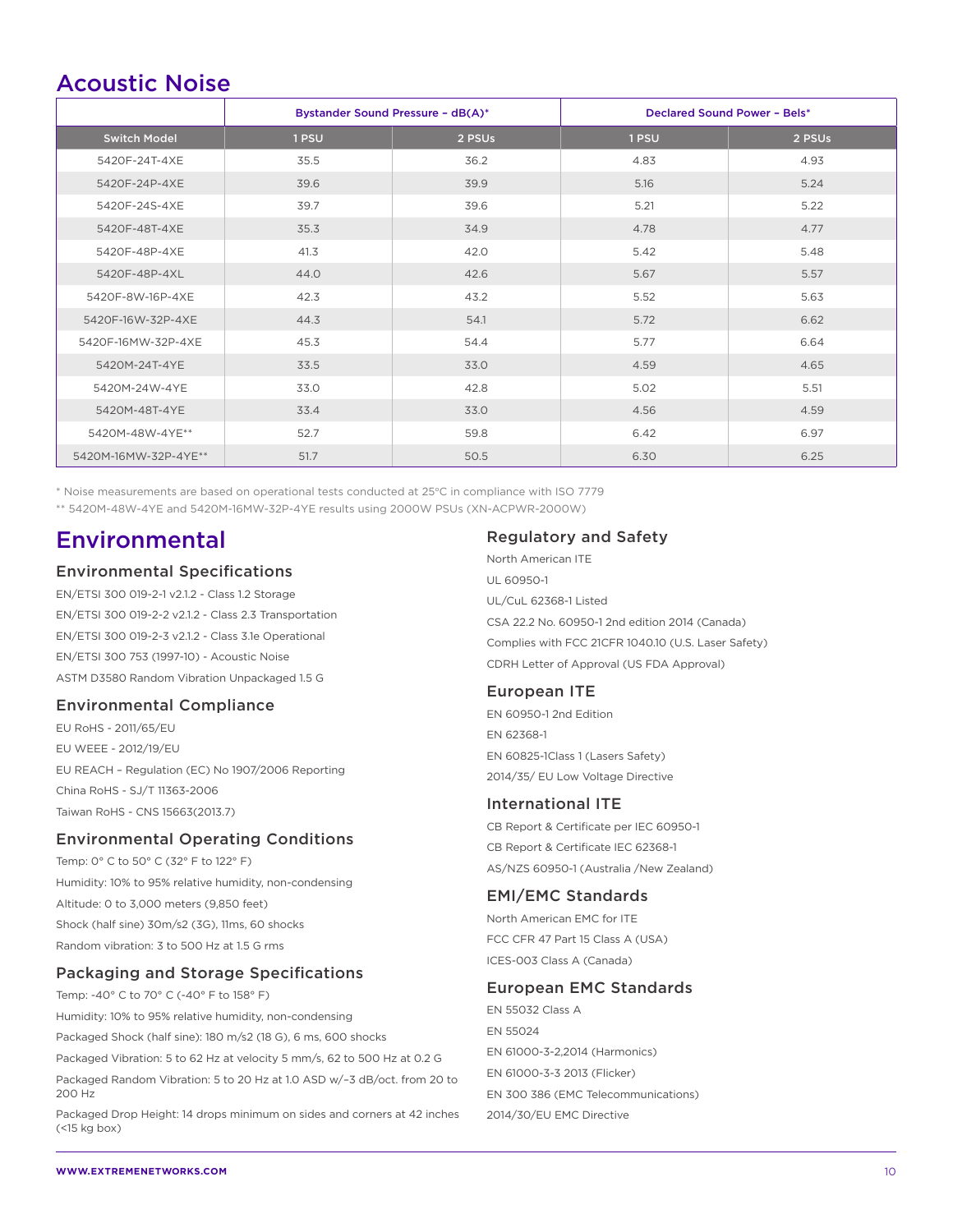#### International EMC Certifications

CISPR 32, Class A (International Emissions)

AS/NZS CISPR32

CISPR 24 Class A (International Immunity)

IEC 61000-4-2 / EN 61000-4-2 Electrostatic Discharge, 8kV Contact, 15 kV Air, Criteria B

IEC 61000-4-3 /EN 61000-4-3 Radiated Immunity 10V/m, Criteria A

IEC 61000-4-4 / EN 61000-4-4 Transient Burst, 2 kV, Criteria B

IEC 61000-4-5 /EN 61000-4-5 Surge, 2 kV L-L, 2 kV L-G, Level 3, Criteria B IEC 61000-4-6 Conducted Immunity, 0.15-80 MHz, 10V/rms, 80%AM (1kHz), Criteria A

IEC/EN 61000-4-11 Power Dips & Interruptions, >30%, 25 periods, Criteria C

#### Country Specific

VCCI Class A (Japan Emissions) ACMA RCM (Australia Emissions) CCC Mark (China) KCC Mark, EMC Approval (Korea) BSMI (Taiwan) Anatel (Brazil) NoM (Mexico) EAC (Russia, Belarus, Kazkhastan) NRCS (South Africa)

#### IEEE 802.3 Media Access Standards

IEEE 802.3ab 1000BASE-T IEEE 802.3bz 2.5G/5GBASE-T IEEE 802.3bt Type4 PoE IEEE 802.3ae 10GBASE-X IEEE 802.3aq 10GBASE-LRM IEEE 802.3by 25GBASE-X IEEE 802.3az Energy Efficient Ethernet

## Ordering Notes

Customers ordering a 5420F Series switch receive the hardware switch along with Base software license, integrated power supply, fan modules and rack-mount kit. 5420M Series switch customers receive the same components, except for power supplies which are not included with the unit. In addition, each 5420 switch comes with a free 1-year ExtremeCloud IQ Pilot subscription.

At least one Power Supply Unit (PSU) is required for 5420M operation. Additional power supplies (either for 5420F or 5420M switches), transceiver/optics, power cords, as well as Premier and/or MACsec licenses must be ordered separately.

### Base Software and Optional Premier License

The Base software included with each 5420 unit supports most available software features. Certain features, however, require a Premier License to operate:

#### For Switch Engine (EXOS), a Premier License is required for:

- 5 or more OSPF interfaces
- PIM DM/PIM SSM
- Anycast RP (Rendezvous Point)
- MultiSource Discovery Protocol (MSDP)
- IS-IS/BGP4/MBGP\*
- GRE Tunneling
- Ethernet VPN (EVPN)

#### For Fabric Engine (VOSS), a Premier License is required for:

- 5 or more OSPF active interfaces
- 3 or more BGP Peers
- Layer 3 Virtual Service Networks (L3 VSNs)

\* Up to 2 BGP interfaces included in Base software with the ExtremeXOS 31.4 Release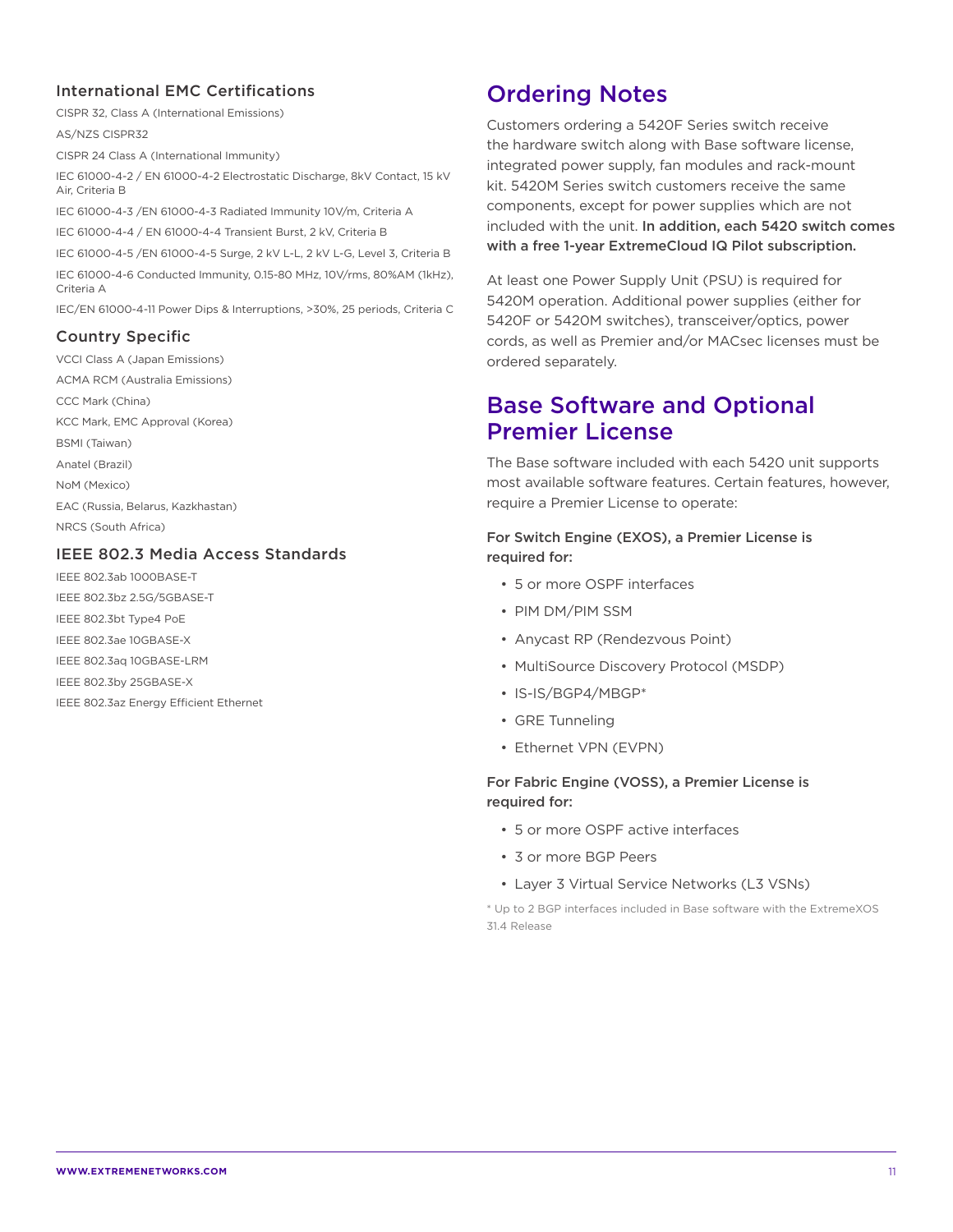# Ordering Information

| <b>Part Number</b>       | <b>Product Name</b>                                                          | <b>Description</b>                                                                                                                                                                                                                                                                                                                                                      |  |  |
|--------------------------|------------------------------------------------------------------------------|-------------------------------------------------------------------------------------------------------------------------------------------------------------------------------------------------------------------------------------------------------------------------------------------------------------------------------------------------------------------------|--|--|
| 5420F-24T-4XE            | 5420F 24-port Switch                                                         | 5420 Universal Switch with 24 x 10/100/1000BASE-T full/half duplex ports, includes 4 x 1/10Gb SFP+ uplink ports,<br>2 x Stacking/SFP-DD ports, 1 internal fixed PSU, one unpopulated PSU slot, fixed fan module, Base software license,<br>includes 1-year XIQ Pilot subscription                                                                                       |  |  |
| 5420F-24P-4XE            | 5420F 24-port<br>30W PoE Switch                                              | 5420 Universal Switch with 24 x 10/100/1000BASE-T full/half duplex 802.3at 30W PoE ports, includes 4 x 1/10Gb SFP+<br>uplink ports, 2 x Stacking/SFP-DD ports, 1 internal fixed PSU, one unpopulated PSU slot, fixed fan module, Base software<br>license, includes 1-year XIQ Pilot subscription                                                                       |  |  |
| 5420F-24S-4XE            | 5420F 24-port<br>SFP Switch                                                  | 5420 Universal Switch with 24 x 100M/1Gb SFP ports, includes 4 x 1/10Gb SFP+ uplink ports, 2 x Stacking/SFP-DD<br>ports, 1 internal fixed PSU, one unpopulated PSU slot, fixed fan module, Base software license, includes 1-year XIQ<br>Pilot subscription                                                                                                             |  |  |
| 5420F-48T-4XE            | 5420F 48-port Switch                                                         | 5420 Universal Switch with 48 x 10/100/1000BASE-T full/half duplex ports, includes 4 x 1/10Gb SFP+ uplink ports,<br>2 x Stacking/SFP-DD ports, 1 internal fixed PSU, one unpopulated PSU slot, fixed fan module, Base software license,<br>includes 1-year XIQ Pilot subscription                                                                                       |  |  |
| 5420F-48P-4XE            | 5420F 48-port 30W PoE<br>Switch                                              | 5420 Universal Switch with 48 x 10/100/1000BASE-T full/half duplex 802.3at 30W PoE ports, includes 4 x 1/10Gb SFP+<br>uplink ports, 2 x Stacking/SFP-DD ports, 1 internal fixed PSU, one unpopulated PSU slot, fixed fan module, Base software<br>license, includes 1-year XIQ Pilot subscription                                                                       |  |  |
| 5420F-48P-4XL            | 5420F 48-port 30W PoE<br>Switch w/LRM                                        | 5420 Universal Switch with 48 x 10/100/1000BASE-T full/half duplex 802.3at 30W PoE ports, includes 4 x 1/10Gb SFP+<br>LRM and uplink ports, 2 x Stacking/SFP-DD ports, 1 internal fixed PSU, one unpopulated PSU slot, fixed fan module,<br>Base software license, includes 1-year XIQ Pilot subscription                                                               |  |  |
| 5420F-8W-16P-4XE         | 5420F 24-port Switch w/8<br>ports 90W and 16 ports<br>30W PoE                | 5420 Universal Switch with 8 x 10/100/1000BASE-T full/half duplex 802.3bt 90W PoE ports and 16 x<br>10/100/1000BASE-T full/half duplex 802.3at 30W PoE ports, includes 4 x 1/10Gb SFP+ uplink ports, 2 x Stacking/SFP-<br>DD ports, 1 internal fixed PSU, one unpopulated PSU slot, fixed fan module, Base software license, includes 1-year XIQ<br>Pilot subscription  |  |  |
| 5420F-16W-32P-4XE        | 5420F 48-port Switch w/16<br>ports 90W and 32 ports<br>30W PoE               | 5420 Universal Switch with 16 x 10/100/1000BASE-T full/half duplex 802.3bt 90W PoE ports and 32 x<br>10/100/1000BASE-T full/half duplex 802.3at 30W PoE ports, includes 4 x 1/10Gb SFP+ uplink ports, 2 x Stacking/SFP-<br>DD ports, 1 internal fixed PSU, one unpopulated PSU slot, fixed fan module, Base software license, includes 1-year XIQ<br>Pilot subscription |  |  |
| 5420F-16MW-32P-4XE       | 5420F 48-port Switch with<br>16 ports 90W multi-rate<br>and 32 ports 30W PoE | 5420 Universal Switch with 16 x 100Mb/1Gb/2.5Gb 802.3bt 90W PoE ports plus 32 x 10/100/1000BASE-T full/half duplex 30W<br>PoE ports, includes 4 x 1/10Gb SFP+ uplink ports, 2 x Stacking/SFP-DD ports, 1 internal fixed PSU, one unpopulated PSU<br>slot, fixed fan module, Base software license, includes 1-year XIQ Pilot subscription                               |  |  |
| 5420M-24T-4YE            | 5420M<br>24-port Switch                                                      | 5420 Universal Switch with 24 x 10/100/1000BASE-T full/half duplex ports, includes 4 x 1/10/25Gb SFP28 uplink ports,<br>2 x Stacking/SFP-DD ports, two unpopulated PSU slots, modular fan module, Base software license, includes 1-year XIQ<br>Pilot subscription                                                                                                      |  |  |
| 5420M-24W-4YE            | 5420M<br>24-port 90W PoE Switch                                              | 5420 Universal Switch with 24 x 10/100/1000BASE-T 802.3bt 90W PoE full/half duplex ports, includes 4 x 1/10/25Gb<br>SFP28 uplink ports, 2 x Stacking/SFP-DD ports, two unpopulated PSU slots, modular fan module, Base software license,<br>includes 1-year XIQ Pilot subscription                                                                                      |  |  |
| 5420M-48T-4YE            | 5420M<br>48-port Switch                                                      | 5420 Universal Switch with 48 x 10/100/1000BASE-T full/half duplex ports, includes 4 x 1/10/25Gb SFP28 uplink ports,<br>2 x Stacking/SFP-DD ports, two unpopulated PSU slots, modular fan module, Base software license, includes 1-year XIQ<br>Pilot subscription                                                                                                      |  |  |
| 5420M-48W-4YE            | 5420M 48-port<br>90W PoE Switch                                              | 5420 Universal Switch with 48 x 10/100/1000BASE-T 802.3bt 90W PoE full/half duplex ports, includes 4 x 1/10/25Gb<br>SFP28 uplink ports, 2 x Stacking/SFP-DD ports, two unpopulated PSU slots, modular fan module, Base software license,<br>includes 1-year XIQ Pilot subscription                                                                                      |  |  |
| 5420M-16MW-32P-4YE       | 5420M 48-port Switch with<br>16 ports 90W multi-rate<br>and 32 ports PoE     | 5420 Universal Switch with 16 x 100Mb/1Gb/2.5Gb 802.3bt 90W PoE ports plus 32 x 10/100/1000BASE-T full/half duplex<br>30W PoE ports, includes 4 x 1/10/25Gb SFP28 uplink ports, 2 x Stacking/SFP-DD ports, two unpopulated PSU slots,<br>modular fan module, Base software license, includes 1-year XIQ Pilot subscription                                              |  |  |
| <b>Accessories</b>       |                                                                              |                                                                                                                                                                                                                                                                                                                                                                         |  |  |
| XN-ACPWR-150W            | 150W AC PSU FB                                                               | 150W AC PSU supported on 5420 Series                                                                                                                                                                                                                                                                                                                                    |  |  |
| XN-ACPWR-600W            | 600W AC PSU FB                                                               | 600W AC PSU supported on 5420 Series                                                                                                                                                                                                                                                                                                                                    |  |  |
| XN-ACPWR-920W            | 920W AC PSU FB                                                               | 920W AC PSU supported on 5420 Series                                                                                                                                                                                                                                                                                                                                    |  |  |
| XN-ACPWR-1200W           | 1200W AC PSU FB                                                              | 1200W AC PSU supported on 5420 Series                                                                                                                                                                                                                                                                                                                                   |  |  |
| XN-ACPWR-2000W           | 2000W AC PSU FB                                                              | 2000W AC PSU supported on 5420 Series                                                                                                                                                                                                                                                                                                                                   |  |  |
| XN-FAN-000               | Spare Fan Module                                                             | Spare Fan Module for 5420 Series                                                                                                                                                                                                                                                                                                                                        |  |  |
| <b>Software Licenses</b> |                                                                              |                                                                                                                                                                                                                                                                                                                                                                         |  |  |
| 5000-PRMR-LIC-P          | Premier License for<br>5000 Series                                           | Perpetual Premier License for 5000 Series switches                                                                                                                                                                                                                                                                                                                      |  |  |
| 5000-MACSEC-LIC-P        | MACsec License for<br>5000 Series                                            | Perpetual MACsec license for 5000 Series switches                                                                                                                                                                                                                                                                                                                       |  |  |